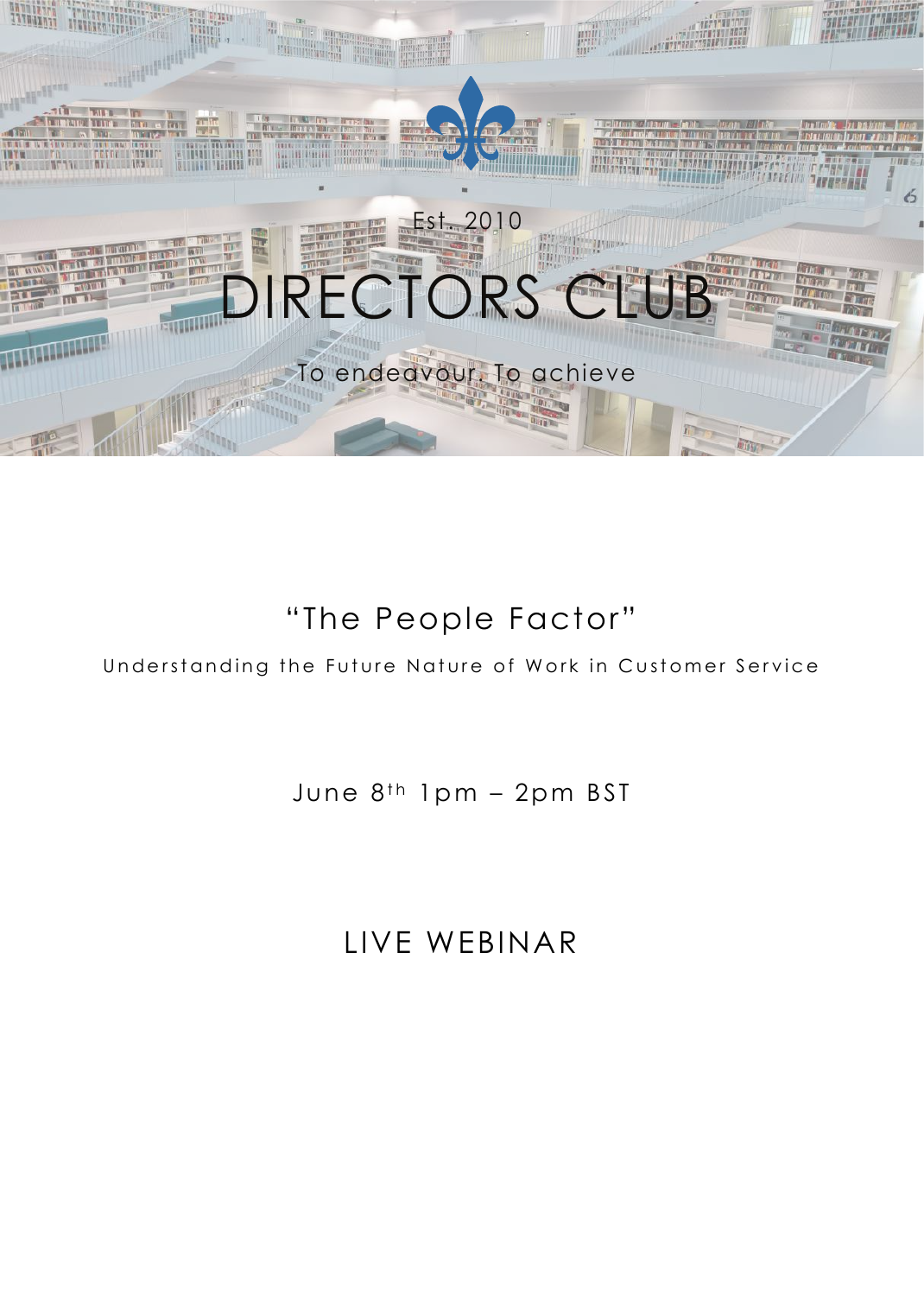Join us on Thursday, June 8<sup>th</sup> at 1pm – 2pm BST for a webinar – free of charge – revealing new exclusive research titled:

## "The People Factor" Understanding the Future Nature of Work in Customer Service

*It's generally agreed that the role of people in a contact centre will increasingly become one of problem-solving; dealing with more complex enquiries and transactions.* 

*But while the overall pattern is accepted, the implications of it for organisations and customer service advisors have not been widely explored.* 

*With this in mind, Kura commissioned Ember Services to produce "The*  **People Factor**", a new report to understand the future nature of work in *customer service.* 

## Attend To Learn

In this webinar, contact centre outsourcer, **Kura**, and consultancy firm, **Ember Services**, will share an overview of the report and outline the important implications and actions for organisations to now act on.

Join this webinar, and you'll learn:

- The current perception of work for contact centre advisors versus the reality
- The skills your advisors will require in the future, and how to develop them
- The seven steps identified that all organisations need to adopt in order to prepare for the changing nature of customer service work
- The technology that organisations will require to support advisors and improve interactions
- Kura will then share best practice and their own hard-earned experience of empowering advisors and creating a culture of shared independence

This webinar is free of charge.

You can ask questions online throughout the webinar. Answers will be delivered during a 15-minute Q&A session or directly after the live broadcast.

# Who Should Attend?

This webinar is aimed at forward-thinking customer-centric leaders who wish to stay ahead of the curve regarding new business strategies.